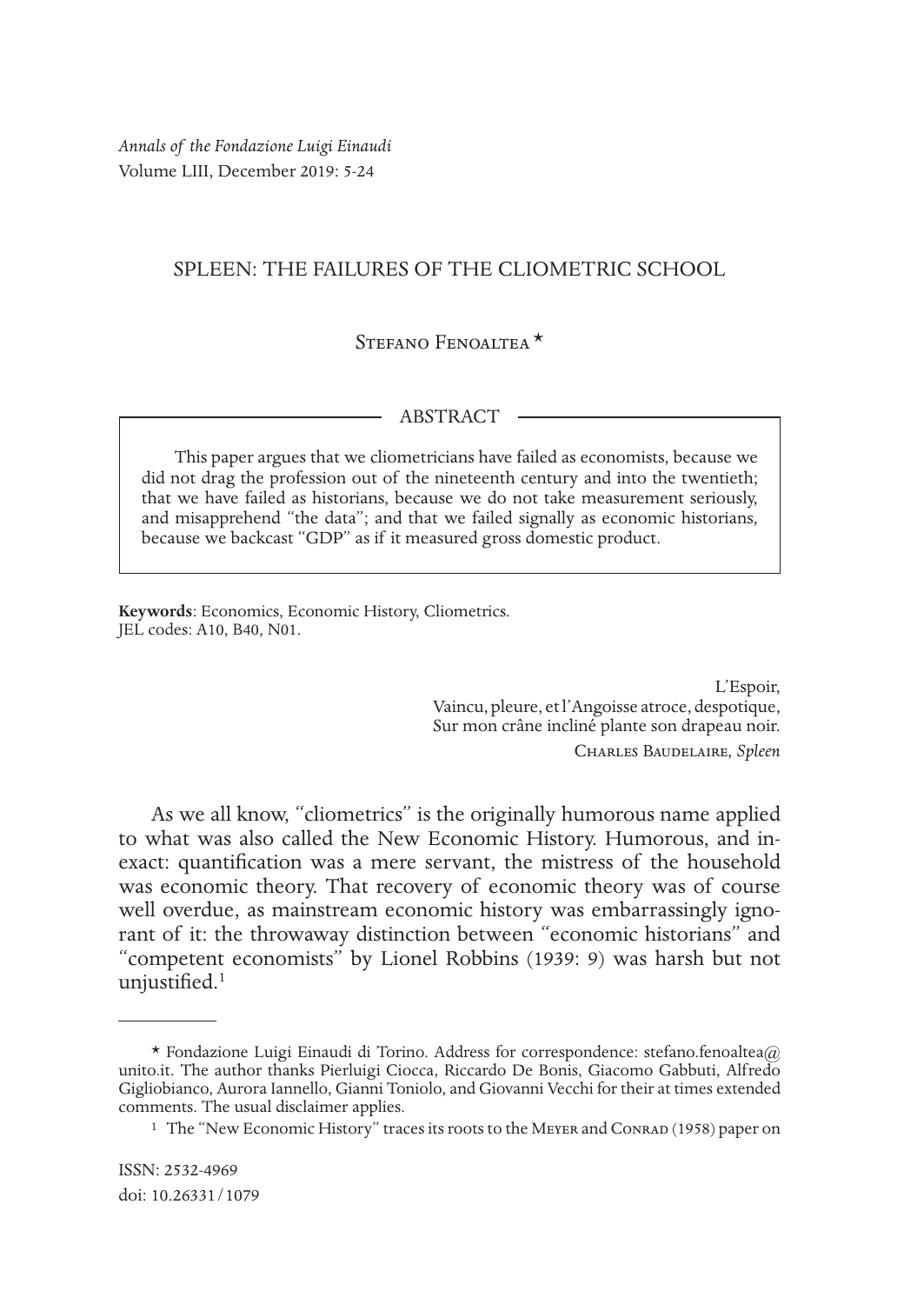So it was as economists, proud of our training, that we cliometricians fought our battles, against the "old" economic historians, against Polanyi and his epigoni. The 1978 *Journal of Economic History* included a piece by (then) Donald McCloskey on "The Achievements of the Cliometric School": a triumphalist piece, well displaying the pride and confidence we felt at the time.

At the time, as *juvenes*. The present pages, penned four decades on, are a counterpoint to those. These are *scripta senectutis*, but not, I trust, another threnody, another *complainte* that the discipline is no longer what it used to be, another confession, in fact, that as the discipline evolved the author was left behind. Nor are they yet another tiresome outsider's attack on the principles that define the cliometric approach: I confirm my faith in them, and would never deny that we, as a school, have contributed much and have much more to contribute. But to my mind our collective practice has fallen short of our principles, and to a church door I nail these theses: that we cliometricians have failed as economists, that we have failed as historians, that we have failed as economic historians.

I now believe, in sorrow and in anger, that we fought the wrong battles: not because the "old" economic history and the Polanyi approach were not to be condemned, but because they were doomed in any case by their own obvious deficiencies; because in fighting the enemy without we overlooked the more insidious enemy within, the inherited weaknesses in our own intellectual baggage. It took four years of graduate work to train me as an economist; I have spent the succeeding fifty trying to train myself as a historian.

# 1. Our Failure as Economists

We contemporary economists are proud of our discipline, our "queen of the social sciences", our economic *science*. We practice it as scientists: we favor powerful, parsimonious models, we use mathematics, we test our hypotheses against empirical evidence, against "the facts".<sup>2</sup> We produce it

slavery. That was the voyage of Columbus: well earlier Luigi EINAUDI (1936a: 158) had insisted that economic history should use the most up-to-date tools provided by economic theory, but his example was not followed, and it remained Leif Erikson's voyage to Vinland. The "new" economic historians knew nothing of Einaudi: Schumpeter, who did, had died years earlier, and Gerschenkron was a poor substitute (much given to advertising his European culture but something of a bluff, and taken aback when I pointed out that the Einaudi he cited was actually Luigi and not Giulio; see GERSCHENKRON 1962: 84-85).

<sup>2</sup> Thus the canon, but it is hard to see what is peculiarly "scientific" about it. The *human* mind, every last one of us, favors powerful, parsimonious models: think of the fellow who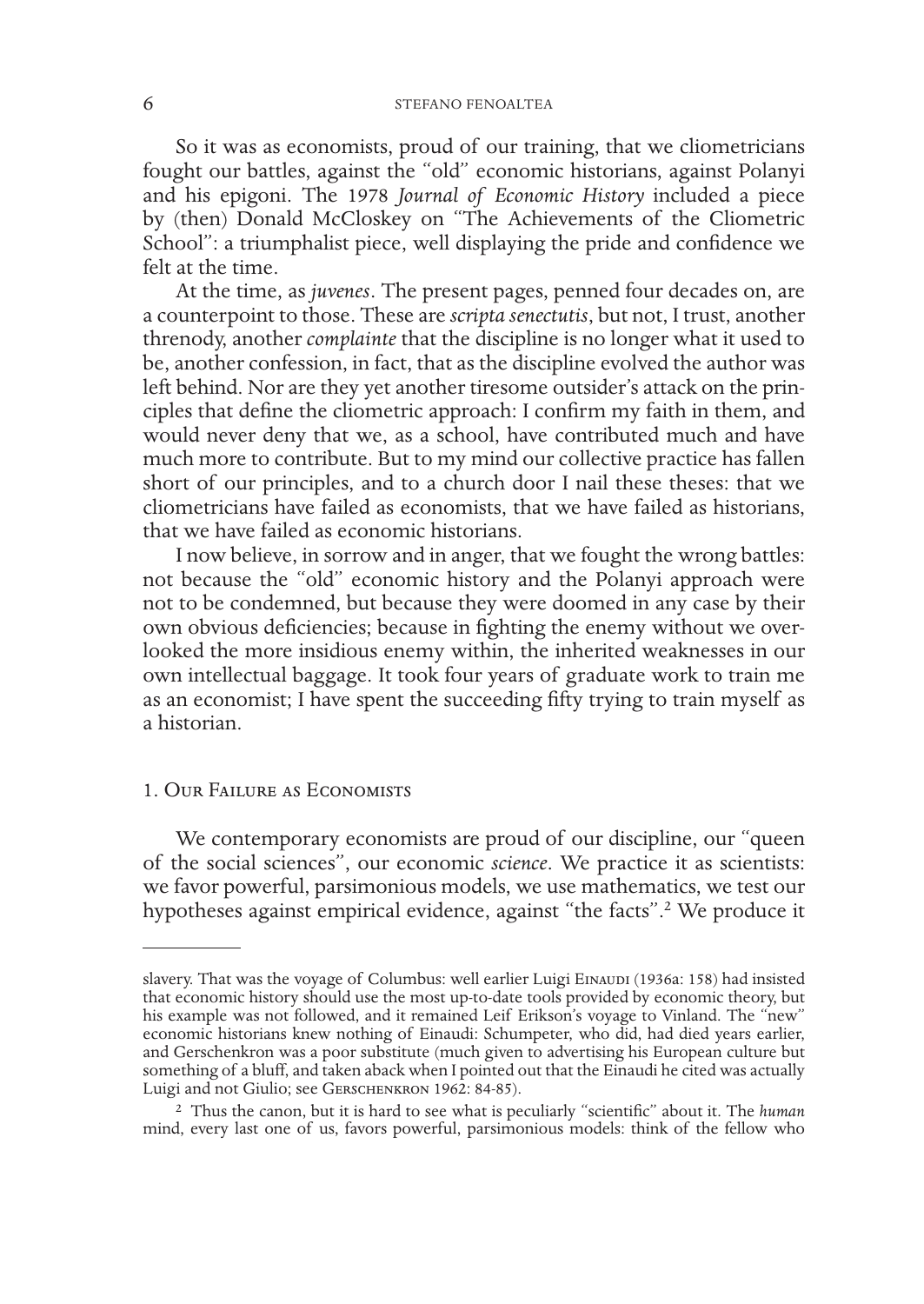as scientists: we publish peer-reviewed articles, we embrace bibliometric scores. We teach it as a science: the history of economic thought is not part of the core curriculum, it is mere antiquarianism as useless to an economist as a study of Ptolemaic epicycles to an astronomer or of Hippocratic humors to a physician. Leading economists have been heard to brag that they have their students read nothing over three years old; in the early 1960s I myself heard Paul Samuelson declare that "any graduate student today is a better economist than Keynes".3

My layman's take on this is the following. One, we humans seek status, if only because "in the environment of our evolution" higher status meant greater reproductive success (Wright 1994): economists consider themselves scientists, and want to be seen as scientists, for the status, the prestige that label confers. Two, with her self-inflicted World Wars Europe lost her economic and military hegemony, and in good part her cultural hegemony too, which passed to the United States (and a Good Thing too, given the alternatives Europe offered up by the 1930s); economics in particular has become overwhelmingly American, and Europe's doctoral programs now mimic American models. Three, the attribution of the highest prestige to *science* is a peculiarly American trait, only America could spawn a Church of Scientology. This no doubt reflects a pioneering society's natural concern for the practical; methinks it also specifically reflects modern America's (consequent?) abandonment of classical education. In Europe, "in the environment of my own evolution", the bright kids did classics, the scientific curriculum was for second-raters. And in Western culture at large the greatest of the greats, those known by their first name alone, are (hairdressers aside) not scientists but *artists*: we remember *Raphael*, we remember *Michelangelo* (but the less eminent *Vasari*), we do not remember *Enrico*, or *Albert*, or *Marie*. 4 In short, economics now presents itself as a science

discards the complex set of hypotheses that supposedly explain his wife's repeated tardiness in returning home from work in favor of the single, powerful hypothesis that she is seeing somebody else. Mathematics are a wonderful tool, an inherently error-proof way to draw out the implications of one's assumptions, as effort-saving as power steering. The testing of hypotheses that "as scientists" we can reject or not reject, but never "accept", is instead so much cant: we do not consider Archimedes' principle a "not (yet) rejected hypothesis", we accept it as fact, a law of nature (and we write to have our hypotheses *accepted* by the reader, McCloskey 1983). Many of our facts are actually no more than beliefs, but more on this anon.

<sup>3</sup> Jean-Christian Lambelet was also present (at a graduate class at Harvard ca. 1964, where Samuelson appeared as a guest lecturer), and confirms the episode. I remember it clearly because I was appalled by his sense of the discipline: to my mind he might as well have said "any art student today is a better painter than Raphael", presumably because we now have acrylic paints.

<sup>4</sup> My own take, as the reader will have gathered, is that to consider me a scientist diminishes me: I cannot be considered an artist, but want to be considered at least a craftsman, with techni-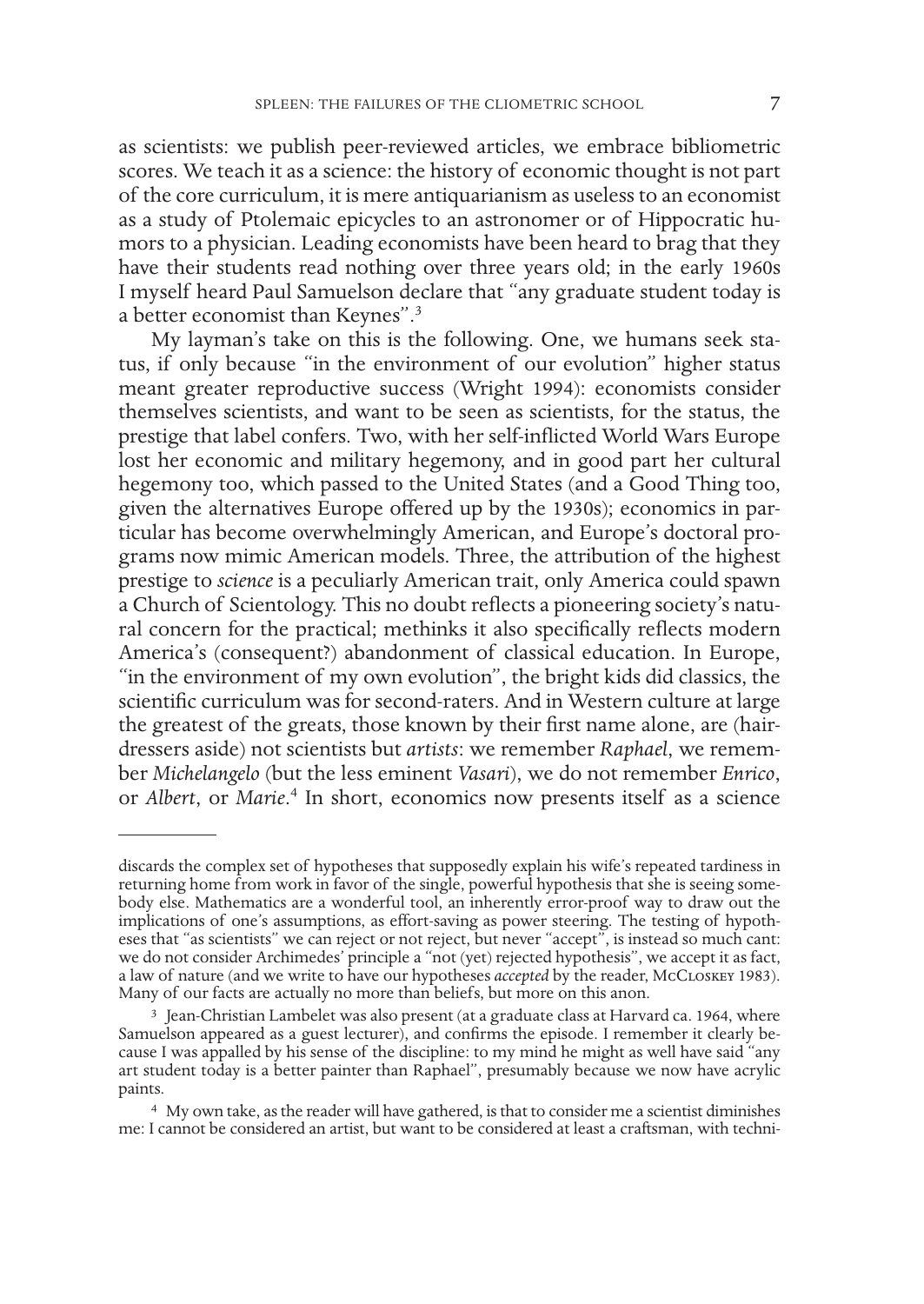because it has become American: the discipline has internalized values that are distinctly American and, on a broader stage, distinctly provincial.<sup>5</sup>

But America is distinctive, and provincial, in other ways as well, only America could spawn a Joe McCarthy. Only Americans *approve* of capitalism, everywhere else it is a dirty word: no European with even a folk memory of history, no European who has read Zola can do more than *accept* capitalism reluctantly as the least bad practical alternative, can view the failure of more ambitious schemes as anything but tragedies for the human race. Successful European leaders sold communism, socialism, *national* socialism, corporativism; *capitalism*, as such, had no mass constituency at all.<sup>6</sup> In Europe, Marxism is respected, if only for the nobility of its aspirations; in America it is anathema. American economists are not exposed to the Marxist literature, they never see themselves called *bourgeois*  economists, never hear the warning that they are sectarian, imprisoned by their beliefs, more nearly religious thinkers than scientists; even less do they grasp how much they play into the Marxists' hand as they proscribe their writings, as they avoid reading heresy to maintain the purity of their faith. Only in America could economists *want* to be considered scientists, only in America could they stop their ears with wax and not hear anything to the contrary; only we American economists, we Americanized economists, could be so provincial.

We economists are not only provincials, we are primitives. Our view of our "science" is that of nineteenth-century positivists, blithely confident that we can observe reality, establish "the facts". Western culture, led by French literary criticism and philosophy, has meanwhile moved beyond that, to postmodernism. By now we all know – all of us, save only those entirely cut off from our broader culture – that our vision of reality is inevitably distorted by our biases and prejudices, that we see our facts through the prism of our theories; the more radical among us doubt the very existence of the objective reality an economist might wish to observe, an historian to

cal skills but also a creative, aesthetic dimension that makes me unique and not fungible. And once we recognize the aesthetic dimension of our "scientific" creations, we see invasive peer review for the aberration that it is: "We will hang your *Mona Lisa* in our museum, Mr. da Vinci, but only if you correct her mouth so that she bares her teeth as she smiles". *O tempora*! *O mores*!

<sup>5</sup> As those who know me know, I am at once, and in roughly equal parts, both American and Italian: all my criticism, whithersoever directed, is in principle self-criticism (unless, Italianborn, I simply inherited the House of Savoy's practice of choosing its allegiances from case to case and moment to moment, ever ready to rat, and re-rat, as circumstances warrant).

<sup>6</sup> The aforecited Luigi Einaudi was a classical liberal; but he was in favor of high inheritance taxes (confiscatory over very few generations, in the absence of further, successful enterprise). If capitalism is, as Schumpeter defined it, the civilization of the family fortune, even Einaudi was against capitalism.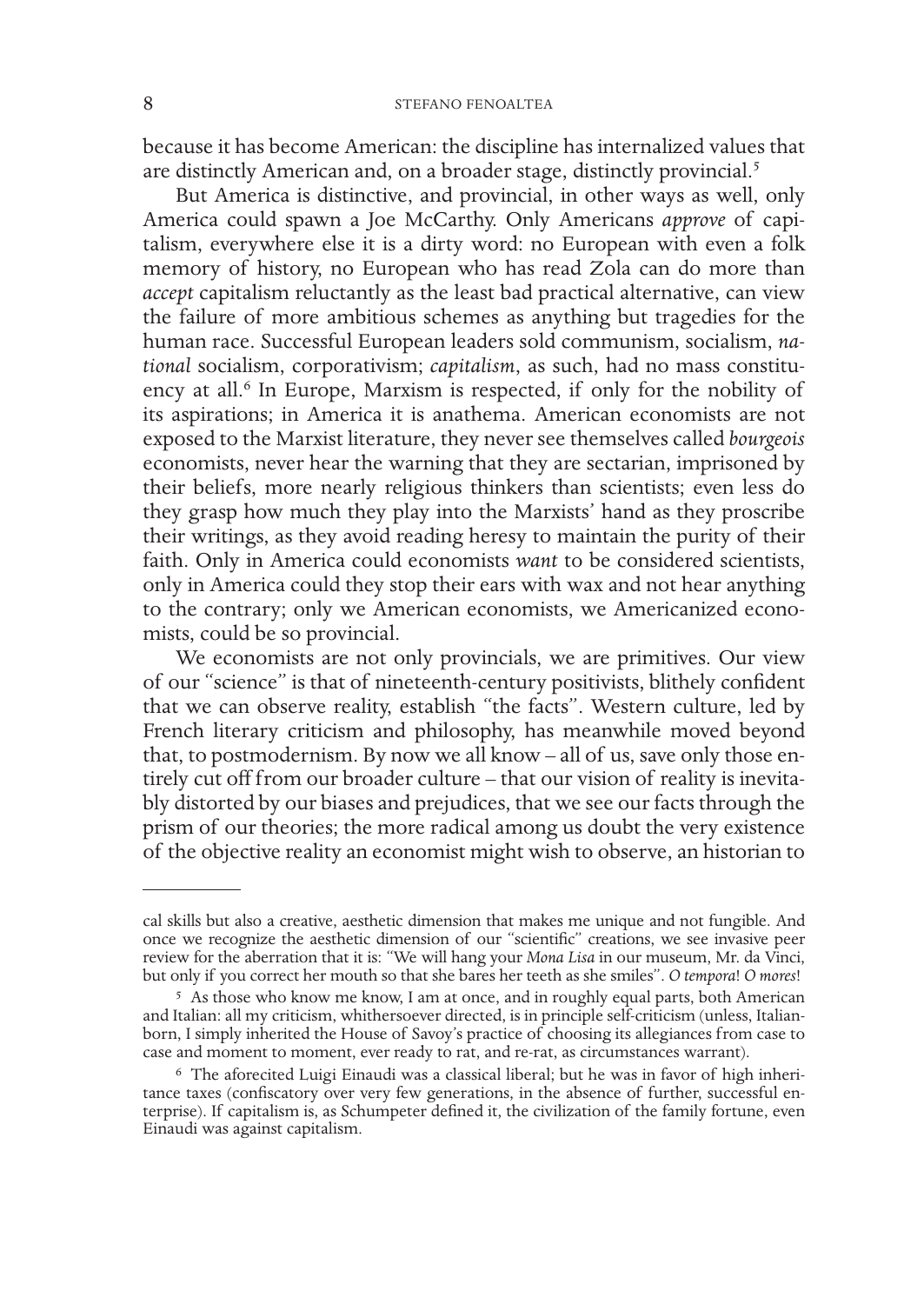reconstruct. We know that our social "sciences" are not the cumulation of objective knowledge, but the contemporary form of the stories our distant forefathers would tell when they gathered around the campfire.<sup>7</sup> Our theories, our facts – our stories, like their stories – are constructs that define and project an image of ourselves; they are shaped by fears and aspirations so deep we do not admit them to our conscious minds, by prejudices so strong we do not recognize them (Fenoaltea 2011: xix).<sup>8</sup>

The most obvious case in point is our history of the human race. In the nineteenth century England and the Western World experienced mass progress, that had been all but inconceivable. Progress became the new religion: in Its name, as formerly in that of the True Faith, the West justified colonial conquest and the new imperialism. That same faith defined Man as the tool-maker (not the picture-painter, or story-teller, or god-worshiper, or clothes-wearer, or anything else, equally distinctive); it defined the past as the history of progress, specifically of technical progress, of that particular progress that was the pride and miracle of the West. The triumph of that ideology has been complete: we absorb it in our grade-school texts, we have no mental categories to describe the vast sweep of human history other than the stages of technological progress, from the "stone age" on. But this is only *an* interpretation of history, the Whig interpretation of history, an interpretation ("palpably") designed to portray us, we modern Westerners, as the pinnacle of human accomplishment.<sup>9</sup>

<sup>7</sup> Our fore*fathers*, our *male* ancestors. My sense is that history was always *male* history not because of our dominance, but to compensate for our weakness. The female, the ovum, the queen bee are rare and precious, the key to the survival of the species; males, sperm cells, drones are vastly superabundant, as worthless (at the margin) as any superabundant resource. Only we males felt the need to invent stories to glorify ourselves, to give a meaning to our essentially pointless existence; to be female was glory enough (again, e.g., WRIGHT 1994).

<sup>8</sup> The closer a subject if to our hearts, the less we can view it objectively: to an informed mind a "social science" is an oxymoron, a contradiction in terms. The same problem once plagued the natural sciences: we will never know whether Copernicus was the first with the genius to see the explanatory power of the heliocentric model, or merely the first to combine that genius with a misanthropic willingness to demote mankind from its rightful place at the center of God's creation.

<sup>9</sup> On the Whig interpretation, now undermined, see Fenoaltea (2006). To Whig eyes everything that brought humanity closer to Us was progress. We have agriculture, its invention was progress; we have a Church and a State, their creation meant progress; we have money and markets, their development came with progress; our many Revolutions, political and economic, were all steps in the path of progress. To me the eye-opener was, perhaps paradoxically, Polanyi (1944). I grew up an orthodox Whig – Fisher (1936) was long my *livre de chevet* – and on a first reading, in college, *The Great Transformation* merely puzzled me. Some years later a dim bulb sent me back to it, and I grasped its deeper import: simply by *not* seeing the "capitalist revolution" as progress Polanyi showed that the contrary view was not fact but (an alternative, also ideologically-charged) *interpretation*.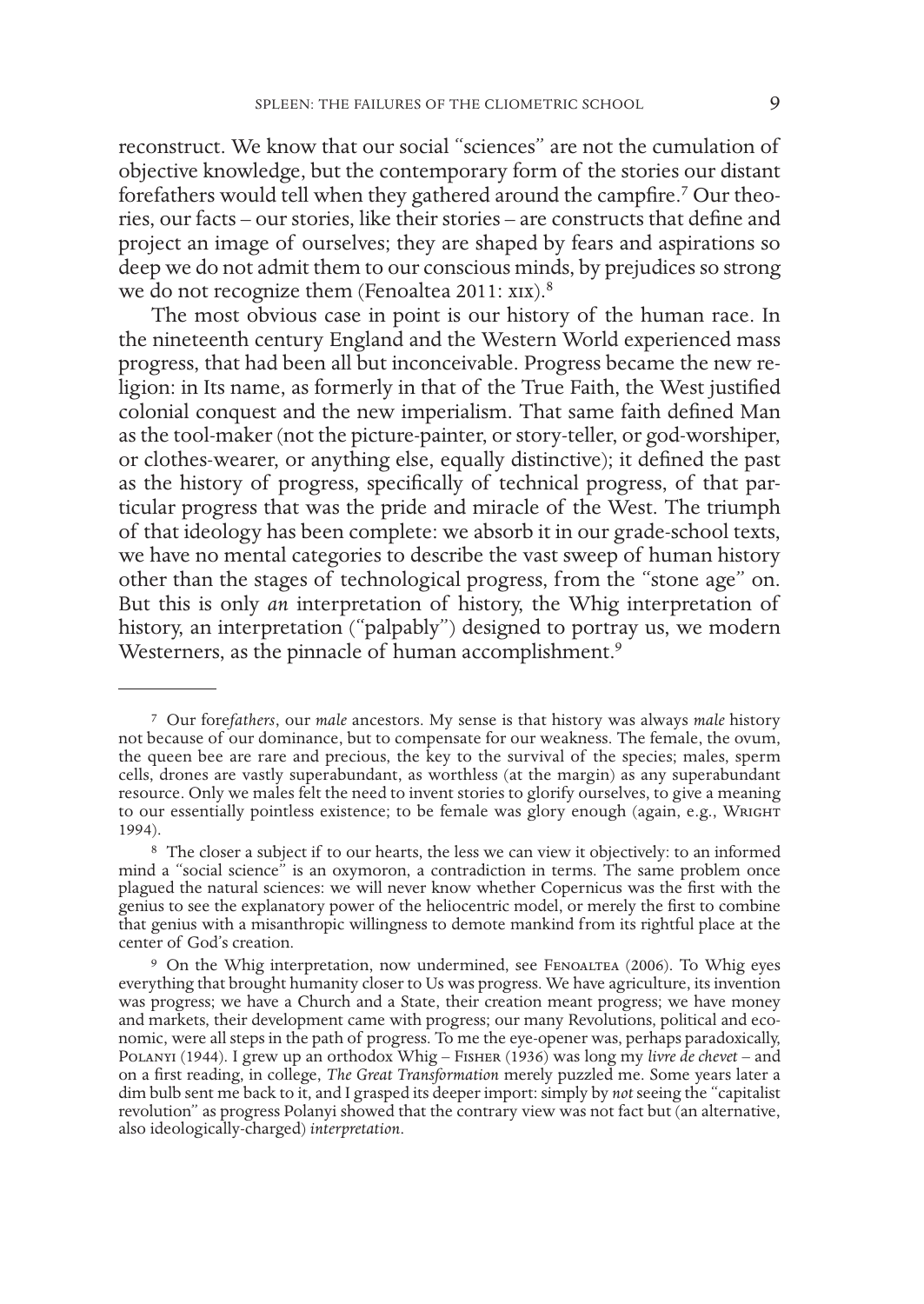## 10 STEFANO FENOALTEA

Anthropology has kept pace with Western culture – in America too, thanks perhaps to the independent strength of the discipline in France: anthropologists realized decades ago that "progress" and "the primitive" are notions we modern Westerners invented to glorify ourselves, and spent a suitable number of years deconstructing their discipline.<sup>10</sup> Economics has instead been left behind, in splendid isolation; isolation is the royal road to inbreeding, inbreeding the royal road to retardation. That isolation again reflects the American dominance of the discipline, the lack of the European counterweight that may have rescued anthropology; it also reflects, methinks, the structure of American higher education. In small colleges the relatively few economists perforce rub shoulders with colleagues in other disciplines, and develop, in my experience, interestingly complex minds. But the tone and nature of the discipline are set by the stars of the profession in the leading research universities, the "multiversities", as that barbarous neologism has them.11 There economists are numerous, Economics Departments typically have their own buildings; our leading economists can spend their entire working lives never talking to anyone who is not in fact a carbon copy of themselves. We economists are self-referential, we set our own fashions, we continue to wear our narrow ties when all around us have abandoned theirs. Push the metaphor, think of the world's *intelligentsia* meeting as Ascot race-goers in the 1930s: magnificently elegant, the epitome of sophistication. And there in a corner of the grandstand we find the economists, a rowdy group in coveralls, engaged in our own contest, the spitting of watermelon seeds. How do we appear, if not as yokels? How could we avoid the broader community's bemusement, horror, and withering contempt? To be an economist today, in a company that is not restricted to our fellow economists, is to suffer embarrassment.

A counterfact comes readily to mind. Only we cliometricians are at once trained economists respected by economists, and professionally tied to history, to the humanities, to the broader culture of the West. It was *our*  duty to the profession, for no other economists could do it, to cultivate those external ties, to bring contemporary culture into our Departments

<sup>&</sup>lt;sup>10</sup> I witnessed that at first hand at the Institute for Advanced Study, in 1987-88. A concentration of economic historians had been invited the previous year (omitting me, to my humiliation). When I was there I was the lo made up of anthropologists, and theirs were the seminars I attended. All were introspective, a reflection on the nature of the discipline; and I believe I benefited far more from that crash course in deconstruction than I could have from a year with my fellow cliometricians.

<sup>11</sup> In Italy, universities are called the *università degli studi* of this or that city: not a pleonasm, but a recognition that when our universities were born "university" meant association, guild, that the university of those who studied set itself apart from the universities of those who baked bread, butchered animals, whatever.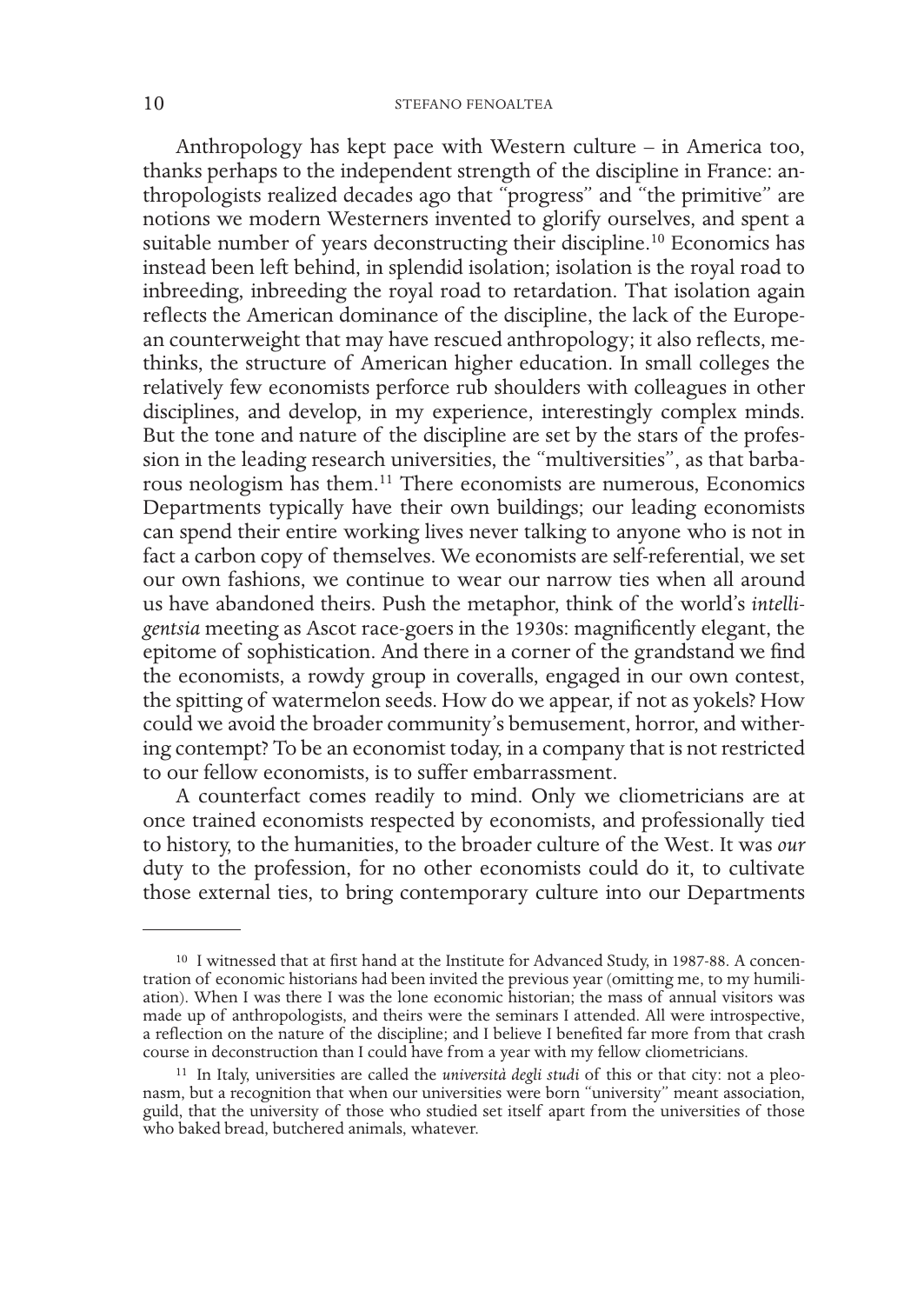of Economics, to drag our economist colleagues out of the nineteenth century and into the twentieth. We have done nothing of the sort. We have restricted our *fréquentations* to other economists, joined them in spitting watermelon seeds; we have become and remained economists pure and simple (in both senses of the word). We have become no more than economists who deal with yesterday's numbers rather than today's: economists without an independent contribution to the field, necessary perhaps to staff some undergraduate courses, but of very low priority in filling senior positions.

To our shame and cost we cliometricians have totally neglected the most important contribution we could have made to economics: we have failed as economists.

### 2. Our Failure as Historians

Historians who were not consciously apologists aimed no doubt to portray the past *wie es eigentlich gewesen*. The evolution of our culture has destroyed our comforting faith in the attainability of that goal; but that loss should affect our scholarly self-esteem more than our scholarly practice, we should still reconstruct the facts to the best of our ability, however conscious we may be of the epistemological limits to that ability. But as a profession, we cliometricians do not do so at all: as a profession, astonishingly, incredibly, we hold the past in contempt, and care little for the facts. As a profession, our emphasis is all on the sophisticated *manipulation* of the data, not at all on the quality of the data themselves: we pride ourselves on, and reward each other for, the cut of our silk purses, whether the material is thread of *bombyx mori* or sow's ear does not concern us at all.

We are, in this too, economists. That economists hold the reconstruction of the facts – *measurement*, in our naturally quantitative discipline – in low esteem has been noted, and eloquently lamented, by Richard Easterlin (2004); and his complaint is supported by overwhelming evidence. The coin in which we reward the research we value is publication; in my own experience almost every article that sought to establish "the facts" by *proper* measurement – typically pointing out the methodological errors of common practice, and how these distorted "the data" we use – was rejected by the flagship Anglo-American and pan-European journals to which I submitted them, with suitable expressions of disinterest.12 One referee advised

<sup>&</sup>lt;sup>12</sup> I refer here to sector-specific reconstructions (and not to the comprehensive "national accounts ", discussed below). Fenoaltea (1982), in the *Journal of Economic History*, is an excep-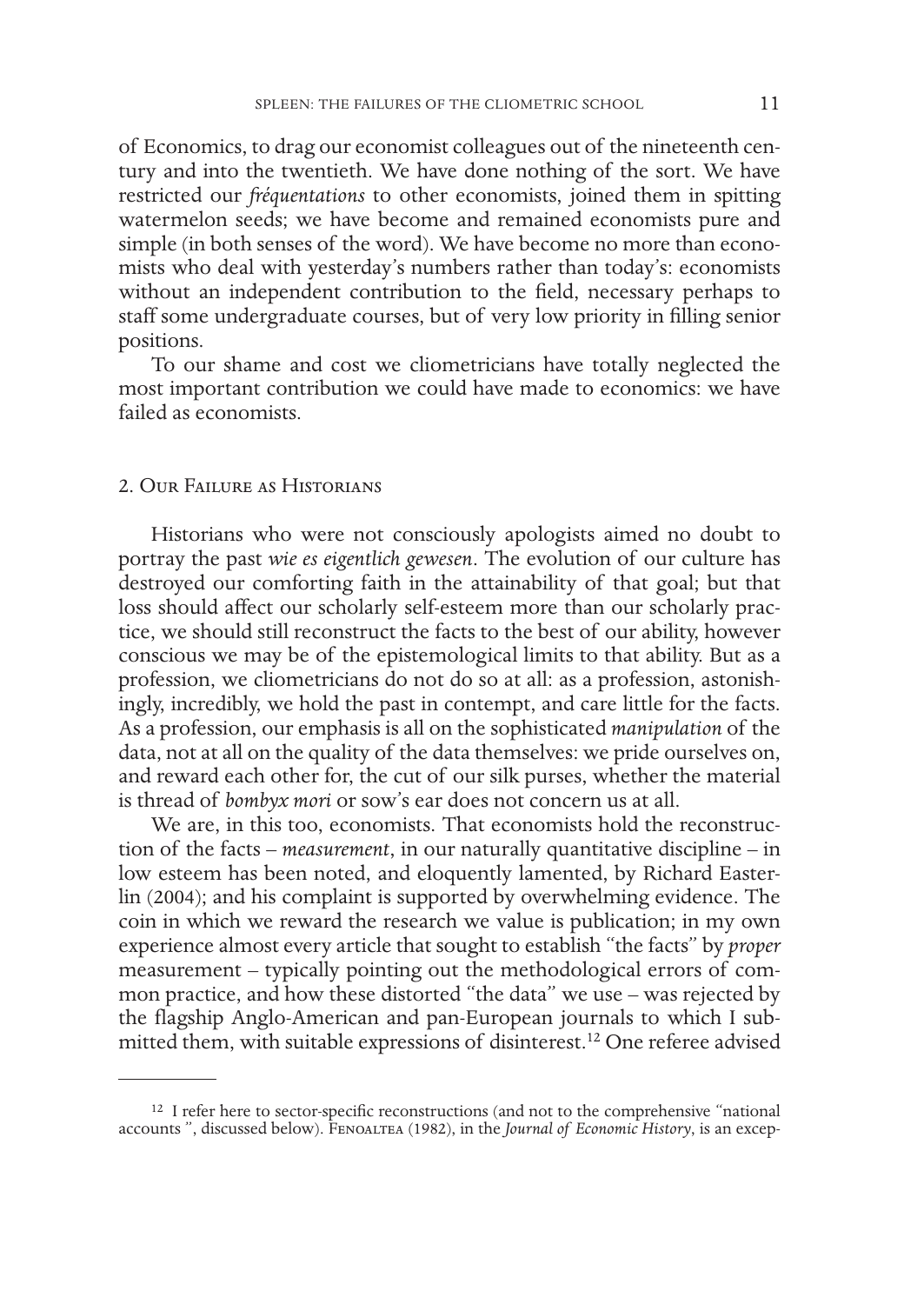the author to "put his series on his web-site": as if measurement were idiots' work that doesn't merit journal space, or even peer review.

The prevalence of that view is confirmed by further evidence, anecdotal and general. Decades ago, as newly minted economics Ph.D.s, Joe Reid and I were both involved in the University of Pennsylvania's doctoral program in economic history. Many students were first-rate, and went on to distinguished careers; but others were not. Joe and I, with the unthinking cruelty of youth, frequently advised those who seemed incapable of grasping basic theory to leave the program, which they could not possibly complete; the standard response was "I'll do a measurement thesis", as in "even granting for the sake of argument that I am an idiot, I can earn my doctorate doing idiots' work". Easterlin himself played in that program a far more senior, influential role than we; but that was the prevailing attitude, all the same.<sup>13</sup>

A decade or so later, the National Science Foundation refused to renew a generous grant that allowed me to pursue my research in Italy; the referee's complaint was that it was pointlessly expensive for me to "collect the data" myself, as a mere research assistant could as readily do it in my stead. That referee was a representative economist. Weaned on pap and raised on pabulum, the pabulum of ready-made, government-supplied statistics, economists believe historical data are simply to be found, photocopied, and uploaded, that measurement requires no more than the most elementary human skills. It was not always so – more on that later – but it has been so now for generations: most serious efforts to reconstruct the past, to *measure*, are *first* efforts, one-offs, typically their authors' doctoral dissertation (after which they turn to more publishable work); certainly in all research projects the P.I.s reserve the analysis unto themselves, and leave the preparation of "the data" to their r.a.s. Measurement, the provision of "the data" for the subsequent analyses, is (overwhelmingly) the work of unskilled beginners: because it is considered work suitable for the unskilled, in the vernacular for idiots.

Nothing could be further from the truth. Historians know that their sources are complex constructs, opaque to the inexpert, often meretricious, that one learns to extract their factual content only slowly, through long exposure. The quantitative sources we cliometricians use are no dif-

tion that proves the rule: if memory serves McCloskey had just inherited the *Journal* from the previous editor, who proudly told him he had worked off the queue of manuscripts in process, and left him scrambling for papers. The crisis over, he too rejected such material (with his cus- tomary grace, but that is beside the point).

<sup>13</sup> An eye-witness account of our misdeeds can be obtained for example from Elyce Rotella (rotella@michigan.edu).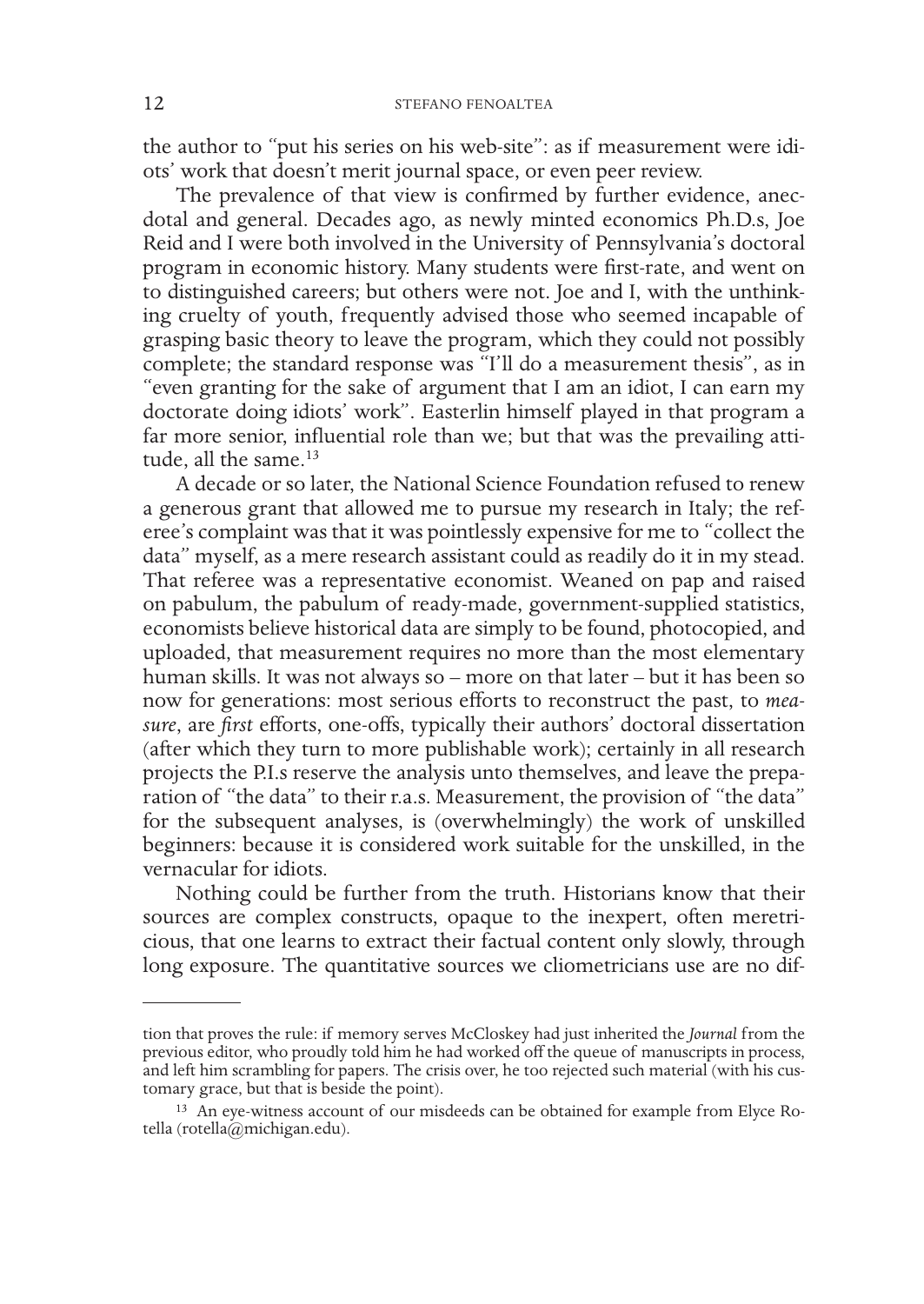ferent, save that they are utterly treacherous: they present numbers clearly labelled in our native language, they positively *invite* us to take them at face value. And so we do, at our peril: to take an example from my own field of study, there is a long literature that takes Italy's industrial employment in 1911 directly from that year's industrial census, never cottoning to its gross incompleteness (Fenoaltea 2015, 2016, and references therein). Our quantitative "data", like the historians' documents, are constructs that must be deconstructed if their relationship to "the facts" is to be understood at all. We must determine by whom, to what purpose, and how they were derived, we must scrutinize them closely for clues to inconsistency, evaluate them in the light of ancillary evidence and indeed of everything we know: we must live them and breathe them, to discover the hidden defects that surface only with extended cohabitation.<sup>14</sup>

The historical data must be vetted, the Italian sources on which I have worked provide myriad examples, of diverse origin and content. The ore mined at Agordo was counted first as sulphur ore, later as iron pyrite; silk production was so badly underestimated that reported output didn't even cover net exports; the exceptionally low expenditure on public works in 1870 was a fiction due to an accounting change; the zero office space attributed to Ferrara in the 1911 room census reveals that the counted rooms were only those in residential buildings (Fenoaltea 1988a: 120; 1988b: 278; 1986: 7; 2017a: 36); and so on and on.<sup>15</sup>

Add to this that all too frequently the desired data do not exist at all. The time-honored gambit, in estimating production series, is to have the documented components represent the entire sector: a fool's gambit, that survives only because we "cliometricians" do not take measurement seriously. A moment's thought reveals that the procedure is doubly absurd: because "sectors" are arbitrary, and because industries producing substitutes may react similarly to demand shocks, but certainly not to industry-specific supply shocks. Imagine, to simplify things, that the only textile industries process cotton and linen; that neither is covered by output data; and that the apparent consumption of raw materials documents the growth of the first (because raw cotton is imported), but not of the second (because flax is home-grown). The growth of the textile sector is therefore represented by that of the cotton industry, in effect assuming that the linen industry

<sup>&</sup>lt;sup>14</sup> Economist economic historians once knew that too: Luigi Einaudi, the self-same one, warned us of exactly that (EINAUDI 1936b: 7), but here too his teaching was forgotten.

<sup>&</sup>lt;sup>15</sup> The auxiliary sources that may answer the questions raised by the data cannot be identified before those questions come up at all, whence the need to work on the data where such sources can be turned to as needed; the obtuseness of the above-cited referee for NSF still rankles.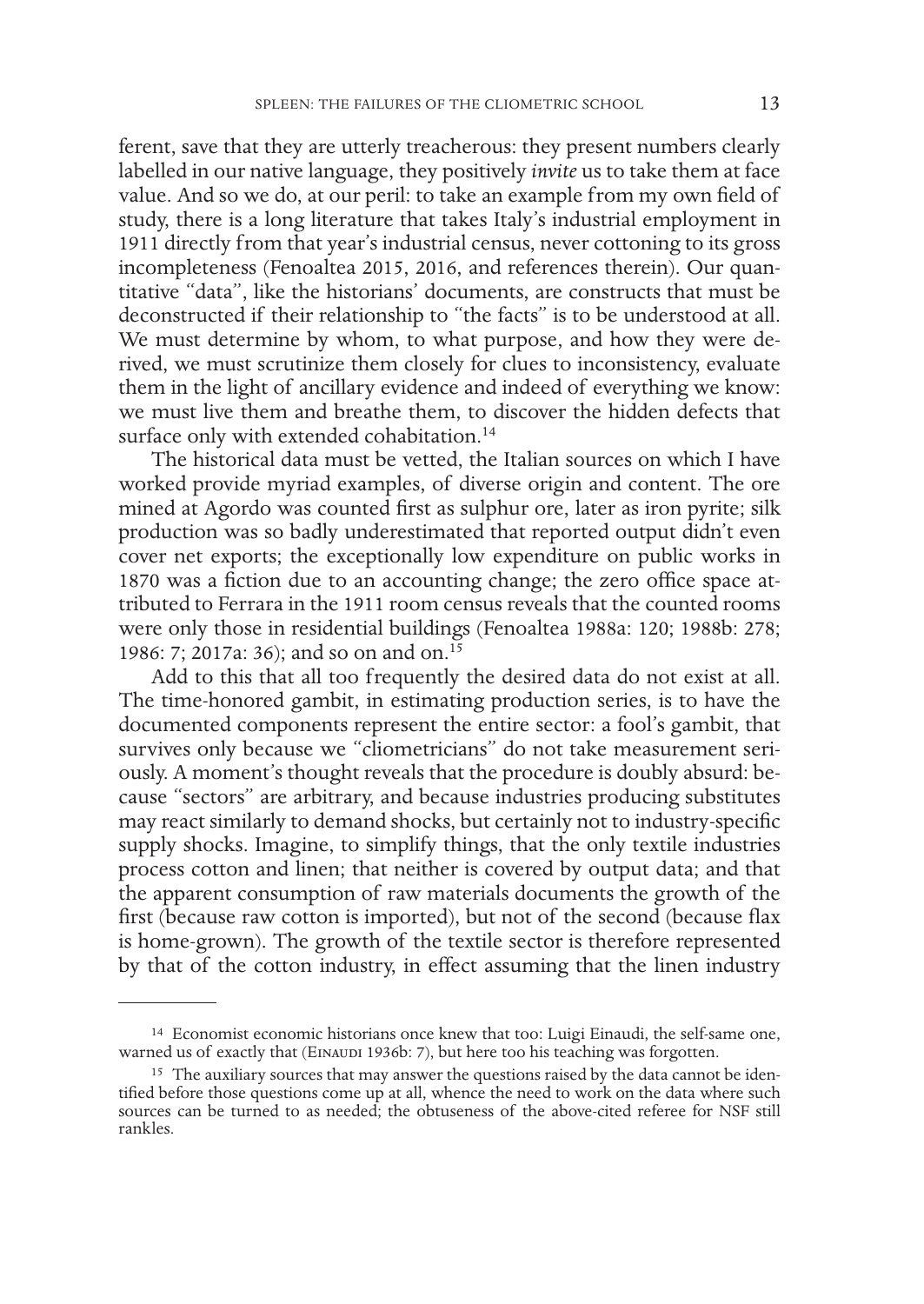matched its growth. A more palpably wrong-headed assumption is hard to imagine: we know from our "old" economic histories that the cotton industry was the first to be mechanized, that the linen industry was successfully mechanized over a century later; that technological change did not affect the cotton and linen industries together, but long favored the first *at the expense of* the second. That they could have grown in tandem beggars belief; but we cliometricians do not care for the facts, measurement does not interest us, whatever is available is good enough for our econometrics.

The observed paths, documented by direct evidence, cannot represent the unobserved paths; the latter must be estimated as best one can by using *indirect* evidence. Logically, this is equivalent to locating an unobserved point in space by identifying constraints that exclude subspaces where it cannot be, or define loci where it has to be; it is essentially the logic of celestial navigation, save that the relevant stars are neither obvious nor tabulated. It takes a good, trained eye to identify the evidence at all, an Indian scout to see tracks where the cowboy sees only dust, a Holmes to see clues where Watson sees nothing, an old county vet to sort out the symptoms of the beast and reach the correct diagnosis. Change the metaphor, think of measurement as an engineering problem, the building of a bridge to span a gap in our knowledge: the engineer must identify the points in the terrain that can support it, and imagine the structure that exploits them. A richer set of supporting points allows a richer set of structures, and a richer set of structures allows the exploitation of a richer set of supporting points; both steps depend heavily on the creative powers, and experience, of the engineer. Set metaphor aside: the reconstruction of the past from our poor stock of inherited evidence reflects the observer's feel, intuition, above all knowledge – of the broader corpus of historical sources, of economic logic, of the relevant technology, institutions, and mores; it reflects, in a word, the observer's talents and experience.<sup>16</sup>

Four conclusions can immediately be drawn. The first is that measurement – arguably the most critical part of our (historians') craft, for it defines "the facts" that will then be interpreted – is difficult, uncertain, highly personal work: much more so than the subsequent analysis, facilitated and constrained by codified economic theory and econometric technique. The second follows immediately. When we P.I.s work on the measures provided by our r.a.s, we do not work on the evidence, on "the facts", but on an idiosyncratic rendition of the facts, idiosyncratic if the r.a. tried in fact to re-

<sup>&</sup>lt;sup>16</sup> See for example the evolution of the author's estimates for the engineering industry, recounted in Fenoaltea (2017b). *Quam possum facio* – and no, Virginia, we are not discussing marsupials.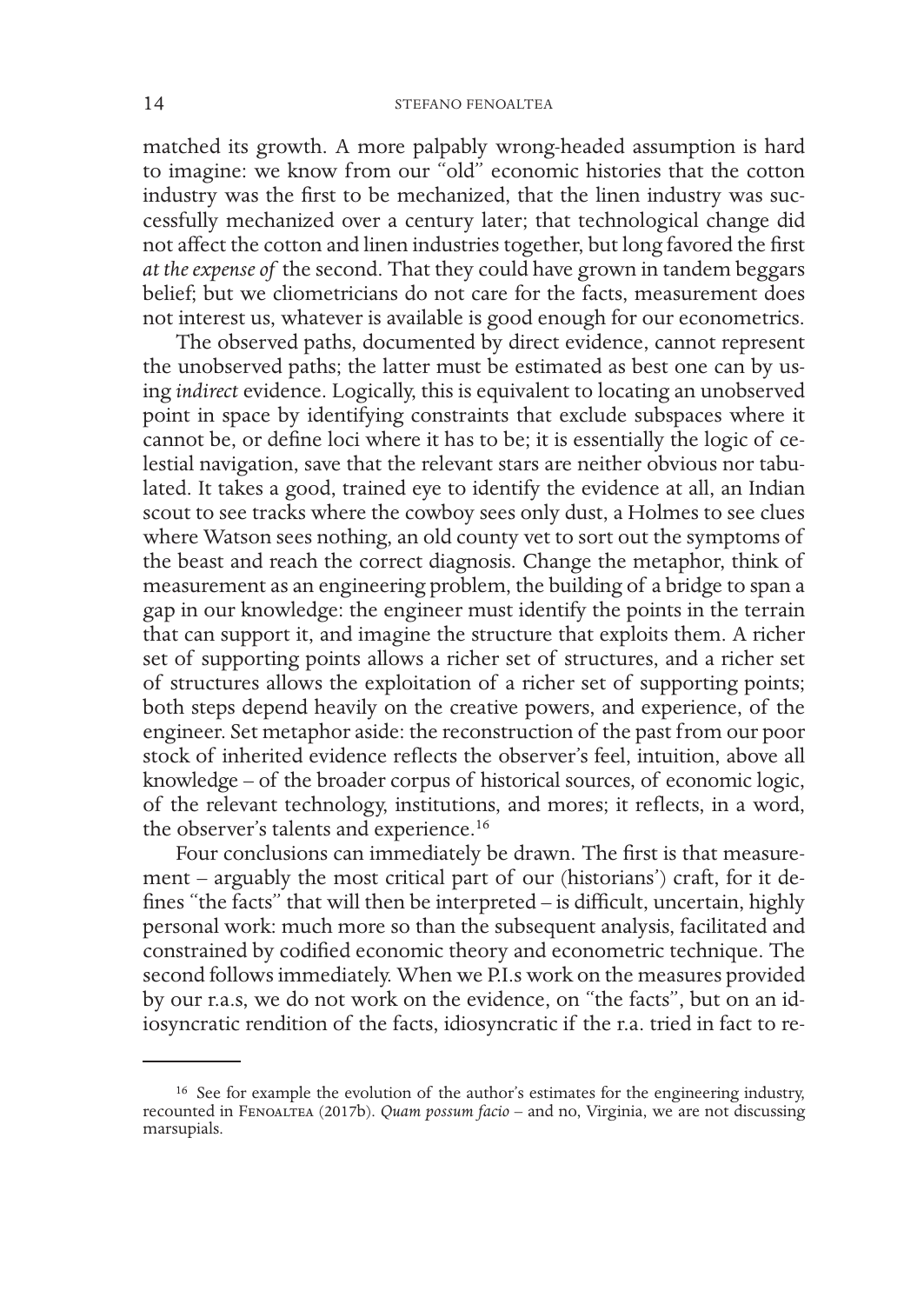construct the past, idiosyncratic too, and as noted idiotic, if the r.a. merely vacuumed up the surviving (meretriciously) direct evidence: we may be master story-tellers, but if what we are given to work with involves three pigs and a wolf, we will never come up with *Henry V*. We accept these constraints, one presumes, because we do not recognize them at all; and we do not recognize them because we are so little concerned with measurement, with getting "the facts" right before we proceed with our elegant (hi)stories. The third is related. Theory and technique are as noted codified; and we teach our students well, without holding back the secrets of our trade. It follows that our juniors are as well-equipped as we are (if not better, given their sharper wit) to process "the data", to spin a story that fits and "explains" them; but only we their elders, suitably engaged, can trump them on experience, do much better than they can in conjuring up "the data" in the first place. We are economists, we teach and presumably understand comparative advantage, yet our behavior violates our very teaching; forgive us, for we know not what we do. The fourth brings us back to our starting point: the thread that runs through all this is that we cliometricians behave as economists, unconcerned with establishing "the facts" because we expect to have "the data" handed to us ready-made. With such a mind-set, we could hardly recognize, and avoid, our failure as historians.

## 3. Our Failure as Economic Historians

Our failure as economic historians has again to do with measurement, this time with our measure of the economy as a whole, what we call Gross Domestic Product: familiarly, GDP. Long ago, when teaching Economics 1 in the United States, I would end my presentation of the national income accounts with the question, "why does the U.S. have the world's highest per-capita product?" (as it then was). The students answered with obvious references to advanced technology, abundant resources, "capitalist" efficiency (no comsymps there). Those reasons, I would answer, were true but superficial: "the real reason", I would say, "is that the measure was invented here". The point, of course, was that measured income was not a fact but a construct, one of many possible constructs.17

<sup>&</sup>lt;sup>17</sup> This was before my year at the Institute, and no, I was not a protopostmodernist. Altogether more simply, I think, our (culture-bound) constructs serve the hegemonic group, typically a national patriarchy. Those who identify with that group have no reason to question those comforting constructs, but to outsiders (in this case, my Italian side) they do not ring true, and appear altogether more readily as the tendentious stories they are than as the facts they purport to be. That the scholars who undermined the Whig interpretation were dispro-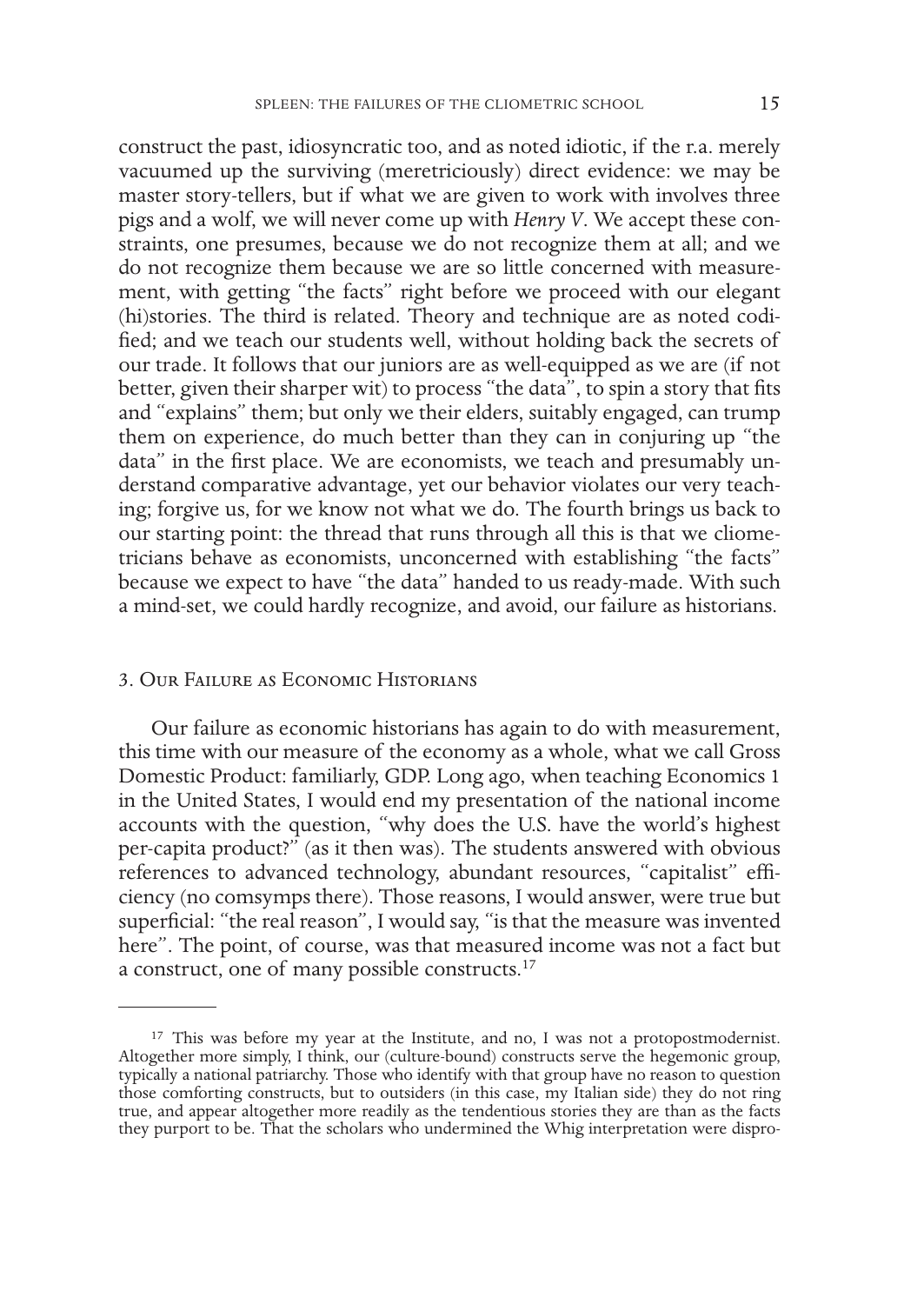## 16 STEFANO FENOALTEA

Our particular construct was defined by its particular genesis: who built it, to what purpose, and of what materials. The U.S. national accounts appeared *in utero* in the 1930s at Wesley Clair Mitchell's National Bureau of Economic Research, an institution marked at once by its atheoretical approach, and by its specific interest in cyclical fluctuations (e.g., Lerner 1947); they emerged as official statistics in the U.S. shortly thereafter, and world-wide, essentially on the American model, in the aftermath of the Second World War.<sup>18</sup> They came of age in a world marked by the Great Depression, when it was widely believed that mature capitalism tended inevitably to crisis and mass unemployment, that rearmament and war had been only momentary, dreadful remedies, that the next great slump was just around the corner. Governments therefore took on the task of stabilizing the business cycle, and maintaining employment, with the tools suggested by the *General Theory*; but to employ them to good effect they needed timely evidence on the path of the economy. The national accounts were to provide that evidence, with minimal delay: they had to be calculated quickly, even if approximately, using statistics that were already available or easily obtained; they were to document the current path of the economy, its likely impact on paid employment.

The official accounts were shaped by Simon Kuznets, a protégé of Mitchell's. In his measure Kuznets included all agricultural production, for the market and not, because the available data were based on observed acreages and yields. He included industrial production only for the market, and counted its value added, or its value, depending on what data were already provided by the Department of Commerce.<sup>19</sup> Of the services

portionately women (and from small countries) is not, to my mind, a coincidence (Fenoaltea 2006).

<sup>&</sup>lt;sup>18</sup> The success of the American model again owed more to hegemony than to technical merit. Istat (1957) had followed the Italian conventions, and excluded *intermediate* government services from aggregate final product; the Fuà team was funded by the Ford Foundation, and their estimates included them (Fuà 1969), as do our more recent ones.

<sup>19</sup> For most industry the Department had long (and laboriously) evolved measures of value added (Fenoaltea 1976); but the Department lacked information on the value of the sub-soil resources the extractive industries consumed, and Kuznets simply counted the mining firms' sales rather than their value added. The drawing-down of (underground) stocks is simply ignored; in strict logic, the mining sector is treated as if the goods it sells were created out of thin air rather than extracted (Fenoaltea 2005: 306-307), whence of course the sky-high per-capita "product" of oil-producing deserts. To be precise, in the national accounts the mining firms' "value added" is computed by deducting from sales only the cost of purchased fuel and similar ancillary materials. An analogous "value added" for the transportation industries would deduct from the (c.i.f.) delivered value of the goods only the cost of purchased fuel and the like, and *include* the (f.o.b.) value of the goods at the point of origin. This mixing of value added and value demonstrates that the national accounts do not consistently measure production on a value added basis to avoid duplication (and sensitivity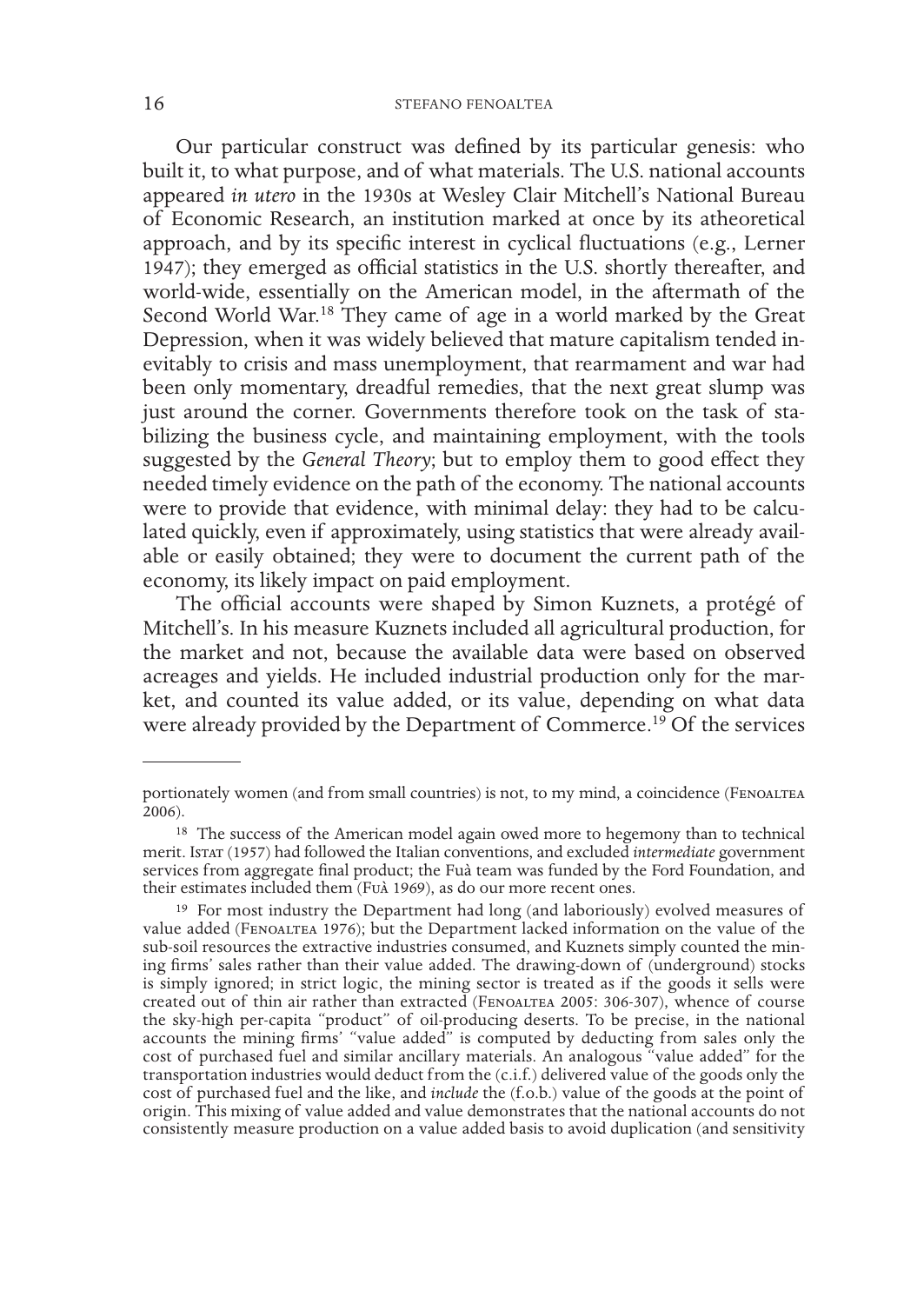Kuznets again counted those sold on the (legal) market, but also the imputed rental value of owner-occupied housing, again because the underlying ready-made statistics refer, as in the case of agriculture, to the aggregate stock. *Nada mas*: Kuznets gave us an empirical aggregate to solve a practical problem, a creature of the Bureau with no theoretical basis at all. It is not a *measure* of anything, it is at best a rough index of paid-employmentgenerating production, an even rougher index of total product: and that in the short run, when the *ceteris paribus* clause may be a reasonable approximation.20 It is not a fact, not an observation, but a construct, in fact a muddy one, good enough for government work.

And government work it became. A hundred years ago, the aspiration of the profession to empirical relevance led to the creation of *The Review of Economic Statistics*. That title contained a research program: the profession was asking itself what measures we wished to have, and how to construct them. Within thirty years that search was abandoned, that flag hauled down, that journal blandly renamed (*The Review of Economics and Statistics*): national and supranational bureaucracies took on the task of producing (and refining) Kuznets' measure, and the economics profession left to them not only the administrative burden of collecting and processing the raw data, inevitably theirs, but the intellectual burden of defining the appropriate statistics, quintessentially ours.<sup>21</sup> What we do in the small, when we P.I.s take "the data" from our r.a.s, we do in the large, as a profession: our economic "science" did not jealously reserve unto itself the generation of its empirical evidence, we altogether relinquished responsibility for our "data". The only parallel that comes to mind is astrology.

Kuznets rendered the profession a great service, and a great *dis*service: he called his construct not "an index of predominantly market-oriented, paid-employment-generating economic activity", as he could and perhaps should have, not even "an index of gross domestic product", which seems the least demanded by intellectual honesty, but, notoriously, "gross domestic product" *tout court* (actually "gross national product", at the time, but that is here irrelevant). Kuznets himself knew perfectly well what it was: he was aware of its cultural specificity, and used it intelligently, for example

to vertical integration), as we tell our students: the underlying motivation was not theoretical but practical.

<sup>&</sup>lt;sup>20</sup> The services of owner-occupied housing generate product but not paid employment; make-work projects, digging holes and refilling them, generate paid employment but no prodcialized index of production are different tools; Kuznets' all-purpose Swiss army knife does everything, badly.

<sup>21</sup> With exceptions (returned to below) that *were* exceptions, and confirm the rule.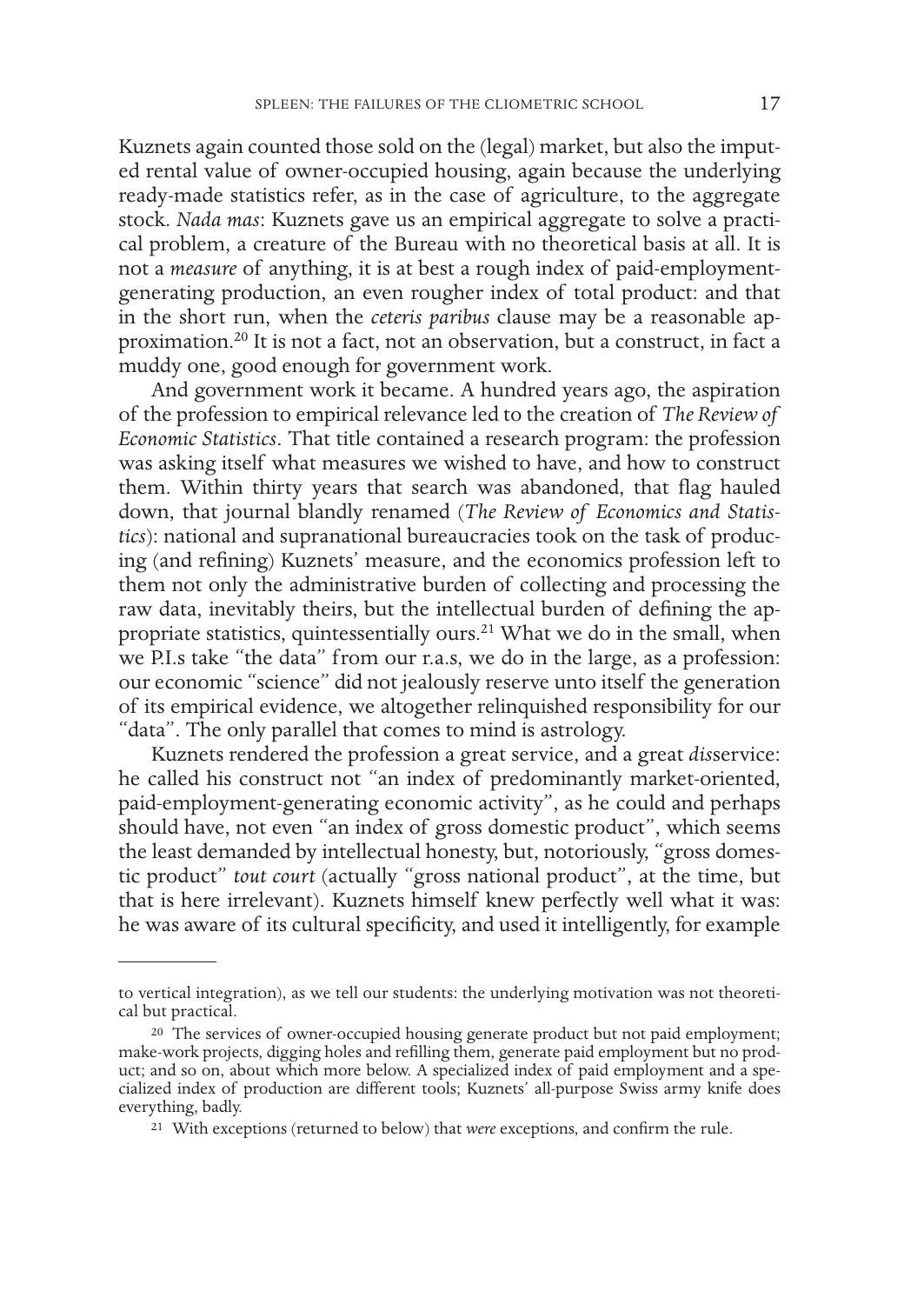seeing the post-bellum cost of the World Wars in the *loss* of GDP from unemployment in the wake of the First, and the *diversion* of GDP to armaments in the wake of the Second.<sup>22</sup>

Not so, however, the profession at large. We all know that GDP falls if a man marries his housekeeper, even if there is no change in her activities (*honi soit qui mal y pense*), in her product, and therefore in *total* product, *ceteris paribus*; we all know, or should know, that "GDP" is not the measure its label suggests. But in all our empirical work we use GDP to measure aggregate economic performance, I have never heard of a paper rejected by a journal for doing so. Why we so (mis)use the published "GDP" statistics I do not know. Does the practice derive from a tacit conspiracy, do we peer reviewers forgive each other's sins to our mutual advantage? Does it derive from our religious approach, which much evidence suggests, to ("bourgeois") economics?<sup>23</sup> Do we too believe in transubstantiation, that a statistic consecrated as a measure of gross product becomes that very thing? Do we too presume, more generally, that the faithful are only to accept the dictates of the clergy? 24 Or does our practice reflect, as other evidence suggests, the literal-mindedness of the verbally challenged, of those who do not grasp the complex relation between words and concepts because they never struggled, in their formative years, with Latin and Greek?<sup>25</sup> The

<sup>&</sup>lt;sup>22</sup> "[Kuznets] recognized that at very high levels of per capita product, preferences for leisure and immaterial products omitted by NIPA [the national income and product accounts] might come to predominate in an economy… Other items omitted from the NIPA accounts included improvements in health and increases in longevity..." (FogEL 2000; also, e.g., HIGGS 1992). It was no doubt Kuznets' confidence in his ability to see *through* his measure of GDP that led him simply to extrapolate it when his interests turned to long-term growth.

 $23$  It is as a religion that we defend it, that Marx is anathema has already been noted. Near a decade ago, the *European Review of Economic History*, *Fid. Def.*, drew the line very clearly: of my submitted paper the *Review* would publish the orthodox reconstruction of the expenditureside accounts (since published elsewhere as FENOALTEA 2012), but not the heterodox call for a proper measure (largely reproduced here, and after hanging so long perhaps rather high). All this in the name of peer review, as Galileo also encountered.

<sup>&</sup>lt;sup>24</sup> At the 2006 Bergen Workshop on Historical Accounts I argued, as I am doing here, that we should abandon conventionally-defined GDP in favor of a more reasonable measure. One colleague's response was "We must take our criteria from Eurostat": it is not for the faithful to define the faith.

<sup>25</sup> See the literal interpretation of "real" that plagues the entire literature on "real" measures of product, save the contributions of the classically educated (e.g., Sims 1969, Arrow 1974; contrast Fenoaltea 1976, Fuà 1993). See also Easterlin (1974), which fails to recognize how words function, that "happy" is a word like "tall", that progress can no more raise the mean self-evaluation over time than it can bring everybody into the top quintile of the current distribution. See too, on a broader canvas, the great controversies internal to the cliometric school, on the "importance" of railroads and the "efficiency" of slavery, both sparked by, and giving Nobel-winning resonance to, the work of Robert Fogel: both in fact false controversies Fogel provoked by apparently intentional obfuscation, by verbal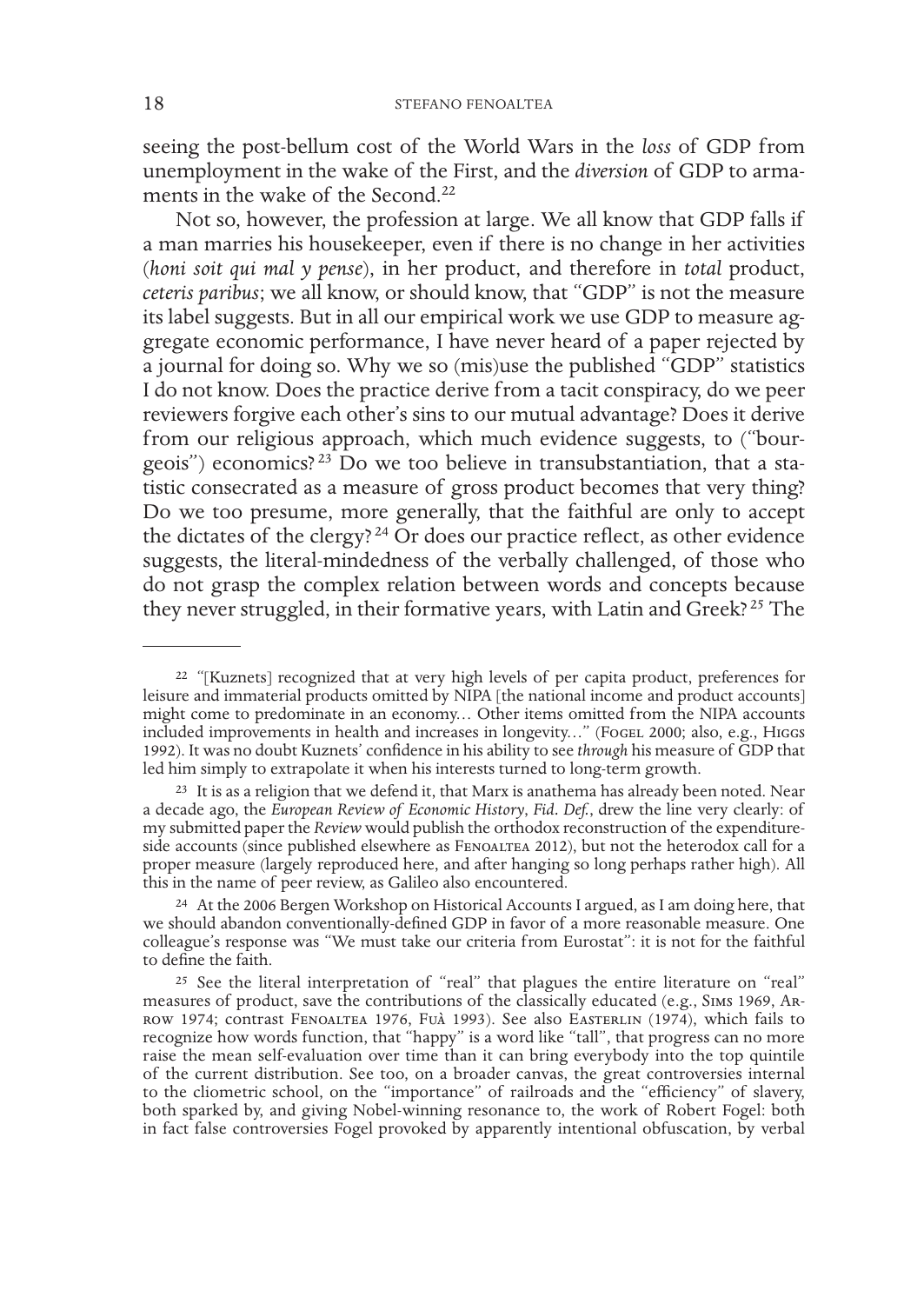cause is obscure, but the effect is clear enough: an economist is one who uses a government-issue screwdriver to hammer nails because it says HAM-MER right on the handle.

We economic historians, in particular, have no interest in an index of the economy's current path, in "GDP". We want to gauge the evolution of economies over decades and more, we want to compare them to each other as well as to themselves earlier or later; and to do that we need a proper measure of the economy's product, a measure of the opportunity set, in goods-space, it made available to those then alive (over their expected lives, at that, and not in any one year, think of the later fourteenth century). A number of considerations come immediately to mind. Market exchange and paid employment are, as such, simply irrelevant (Pollak 1985): our measure must count unpaid "family production" (typically the work of women, there is more than one battle to be fought here), the unpaid services of durables, including both consumer durables (not just owneroccupied housing but also, e.g., the appliances that allowed housewives to work also outside the home, Gordon 2016) and common-use infrastructure (the piazzas their Italian "owner-occupiers" enjoy daily, and Americans cross an ocean to see, which is of course where I came in), and obviously leisure (corrected for morbidity); and it must count the all-important gifts of nature, that vary from time to time and place to place. By the same token, our measure must exclude not just product-less make-work projects but "social intermediates" (armaments, by extension the police and the judiciary, perhaps the legal professions), and allow for negative externalities: production externalities (environmental costs, including if we want to count it here the reduction of our subsoil assets), and consumption externalities too, those caused both by congestion (the crush of tourists that has rendered our favorite piazzas quite unlivable) and by social rivalry (which turns increasing consumption into a zero-sum game, Veblen 1899, and may well destroy much of what we call "modern economic growth").<sup>26</sup>

sleights of hand his ("verbally challenged") critics did not see through (FENOALTEA 1981). Fogel was a scholar of exceptional background (years in the Communist Party), exceptional ability, exceptional ambition – and arguably, in furthering his career, an exceptional lack of ethical scruple (he once told me he published his claims with minimal supporting evidence, keeping his stronger results in reserve, so as to invite criticism and then win the subsequent argument).

<sup>&</sup>lt;sup>26</sup> This paragraph could easily be expanded into a book, but a few points bear immediate notice. One is that the flow account must be complemented by a stock account, with the former incorporating the per-period changes in the latter; the current product includes investment, by firms and households (as the present value of future services), and excludes disinvestment (the drawing down of stocks due to obsolescence, catastrophe, depletion, and depreciation: our fixation with gross rather than net product may reflect the original concern with paid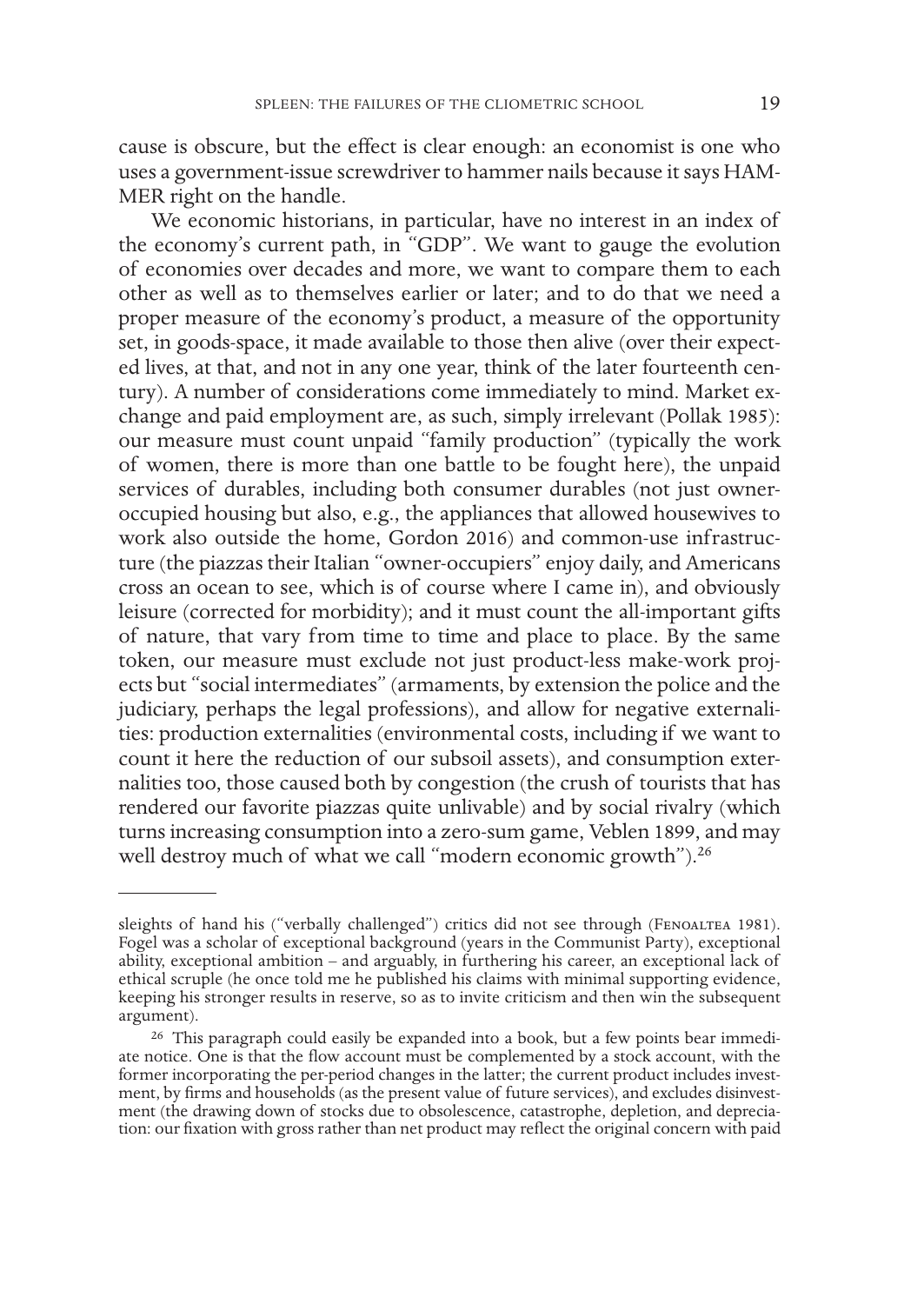Some of the above points are of course long familiar, made even by eminent mainstream economists (most famously Nordhaus and Tobin 1972; also Kuznets himself, above, footnote 22; also, e.g., Baran 1957); but what is striking is the broader literature. Even the improvements proposed by some of the best of us fell finally on deaf ears, the deaf ears of our profession: *envers et malgré tout* the measure of "GDP" we economists use has remained Kuznets', with the touch of lipstick added by the bureaucrats.27 And in that broader literature the cliometric school is the dog that didn't bark: *as a school* we should have been the spearhead of a movement to develop a proper measure of total domestic product, for ourselves and, derivatively, for our fellow economists. That the initiatives in that direction involved not the cliometric school but individual economists, and then the Elysée, condemns us all: we fell short of our professional responsibilities, doctors at the scene of an accident who sat on their hands and let the boy scouts deliver first aid.

Our failure to act may be considered another of our failures as economists. Our failure as economic historians is more specific, for we did worse than nothing: we extended back in time the ordinary pseudo-measures of "gross domestic product", aiding and abetting, as it were, the enemy within. Individuals and more or less extensive teams produced conventional "historical national accounts" for one country after another; and they were pulled together and extended by Angus Maddison – in his formative professional years an international bureaucrat – and his successors' "Maddison Project".28 As noted above the series Maddison collected may grossly distort the empirical record, and his own contributions were no better; but economists and economic historians take their evidence ready made, and

employment, or a deeper concern that the available depreciation data reflect tax-accounting rules rather than any underlying reality). Another is that the value of free goods cannot be gauged by their market price, sending us back to Dupuit. In the presence of free goods, it may be noted, our "GDP" figures vary in the wrong direction altogether: the opportunity set of people who must arm themselves against a threat, or heat their houses, is smaller than that of those who have no need to, *ceteris paribus*, but their "GDP" is greater. Our measure should grow, and not decline, as we approach Eden, or Marx's communism. A third is that consumption externalities may well validate the essential message of EASTERLIN (1974), despite the ambiguity of the evidence it adduces (footnote 25).

<sup>&</sup>lt;sup>27</sup> Nordhaus and Tobin labelled their statistic a "measure of economic welfare", rather than "a correct measure of domestic product". That implicitly accepted conventionally measured GDP as correct in its own domain, and gave much too much away. Both environmental damage and the extraction of subsoil resources are forms of disinvestment, the drawing down of stocks, to be deducted on utterly standard grounds.

<sup>&</sup>lt;sup>28</sup> I too have contributed to that literature (FENOALTEA 2005, 2012, 2017a, 2018a, 2018b) – in the belief that if we are to calculate "GDP" at all we should do so without obvious error, and in the certain knowledge that the components of our GDP estimates are of interest in their own right – *mais sans être dupe* (Fenoaltea 2018c).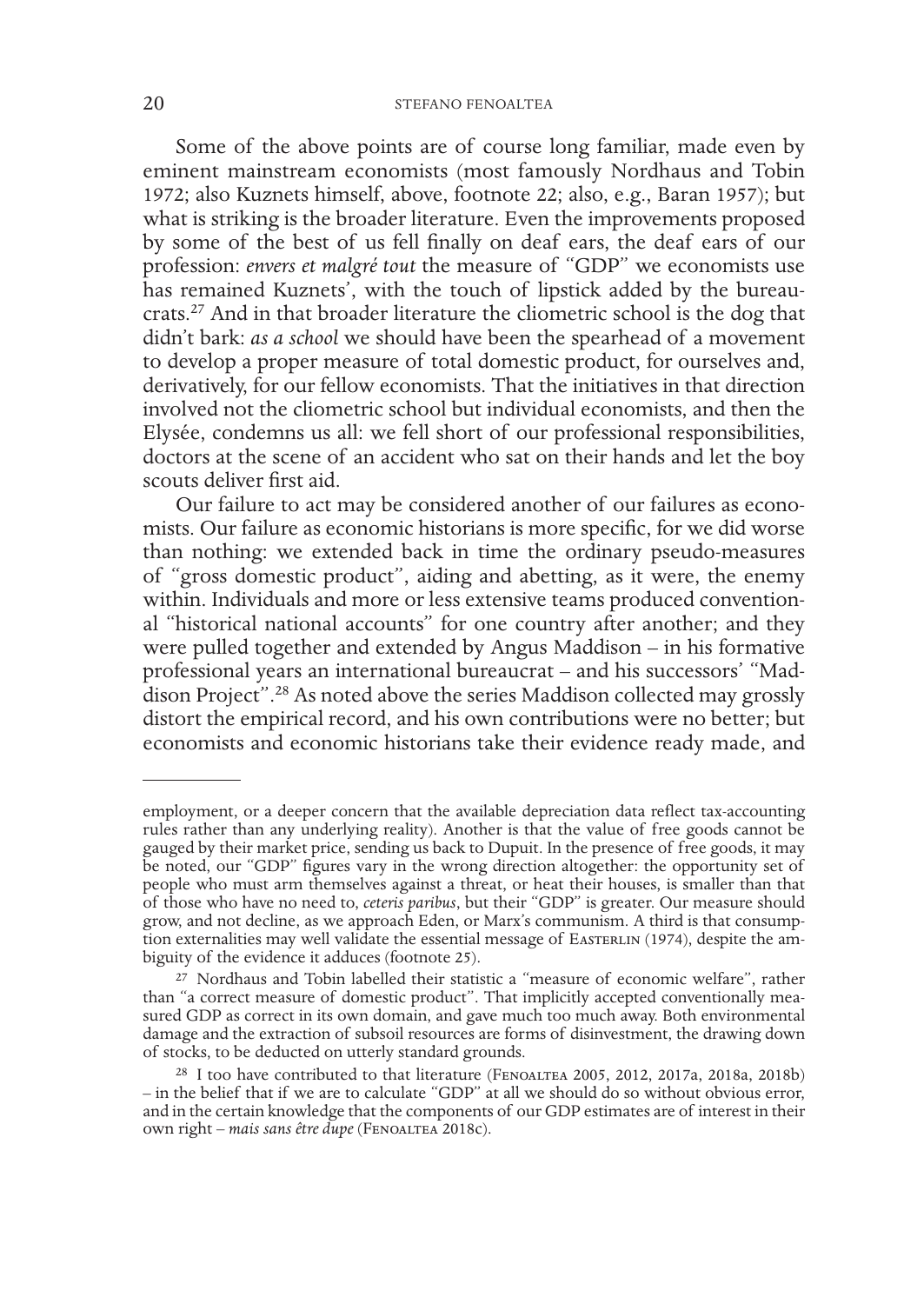have happily run amok exploiting these *comptes fantastiques* in studies that span the ages and the continents.<sup>29</sup>

Our backcasting of what we call "gross domestic product" is in fact intrinsically laughable. Imagine us in our Valhalla, imagine our conversation with economic historians yet unborn, imagine that they ask us what our generation did. Shall we be allowed to answer "We reconstructed the historical national accounts" ("Oh, wow!")? Or will Valhalla admit only the unvarnished truth? "We reconstructed the short-term indices of paid-employment-generating-production that would have helped past governments implement their stabilization policies, had they had our statistics and had they had such policies" ("You did *what???*"). We cliometricians are climate historians who reconstruct not past weather, but past weather forecasts: we have failed, sadly, embarrassingly, even as economic historians. With luck Valhalla does not exist at all, and our embarrassment will end with our death.

#### 4. Envoi

I have a dream.

I dream of a day when economics is not an oxbow off the flow of Western culture, a day when economists are educated as well as trained, a day when we understand the nature of what we call our "science". I dream of a day when the reconstruction of "the data" is recognized for the serious, delicate, creative endeavor that it is. I dream of a day when economic historians' measures of past economies' aggregate product do not invite ridicule.

I dream that we cliometricians can take history and the humanities as seriously as we take economics, and lead us to the promised land.

Not a threnody, rather a brow-beating, a call to action, a philippic: mercifully, perhaps, at an end. But I have a dream, and now that you need him James Earl Ray is no longer around.

<sup>&</sup>lt;sup>29</sup> Two of Maddison's contributions come particularly to mind. One is his revision of the early Italian estimates for the decades from Unification (1861) to World War I (MADDISON 1991; see FENOALTEA 2005). He believed these underestimated growth, and that the early backcast figures were correspondingly too high. To increase the measured growth rate he replaced the extant series for industry with one that grew much more rapidly, which he constructed using various series I had produced, *excluding the estimates for the less dynamic artisanal sectors*; and he combined his sector series "at 1870 prices", *attributing to industry the (large) backcast share implied by Istat's slowly growing series rather than the far smaller share implied by his own* (criticisms made and acknowledged prior to publication, in correspondence that survives). The other is his extension of GDP estimates to early times by inferring the surplus over subsistence from the urban share of the population: another fool's gambit, based on the Whig assumption that civilization arose when technical progress generated such a surplus (FenoalTEA 2006), and which further assumes that that surplus was consumed entirely as urban goods, and not overwhelm- ingly, as is far more likely, as leisure.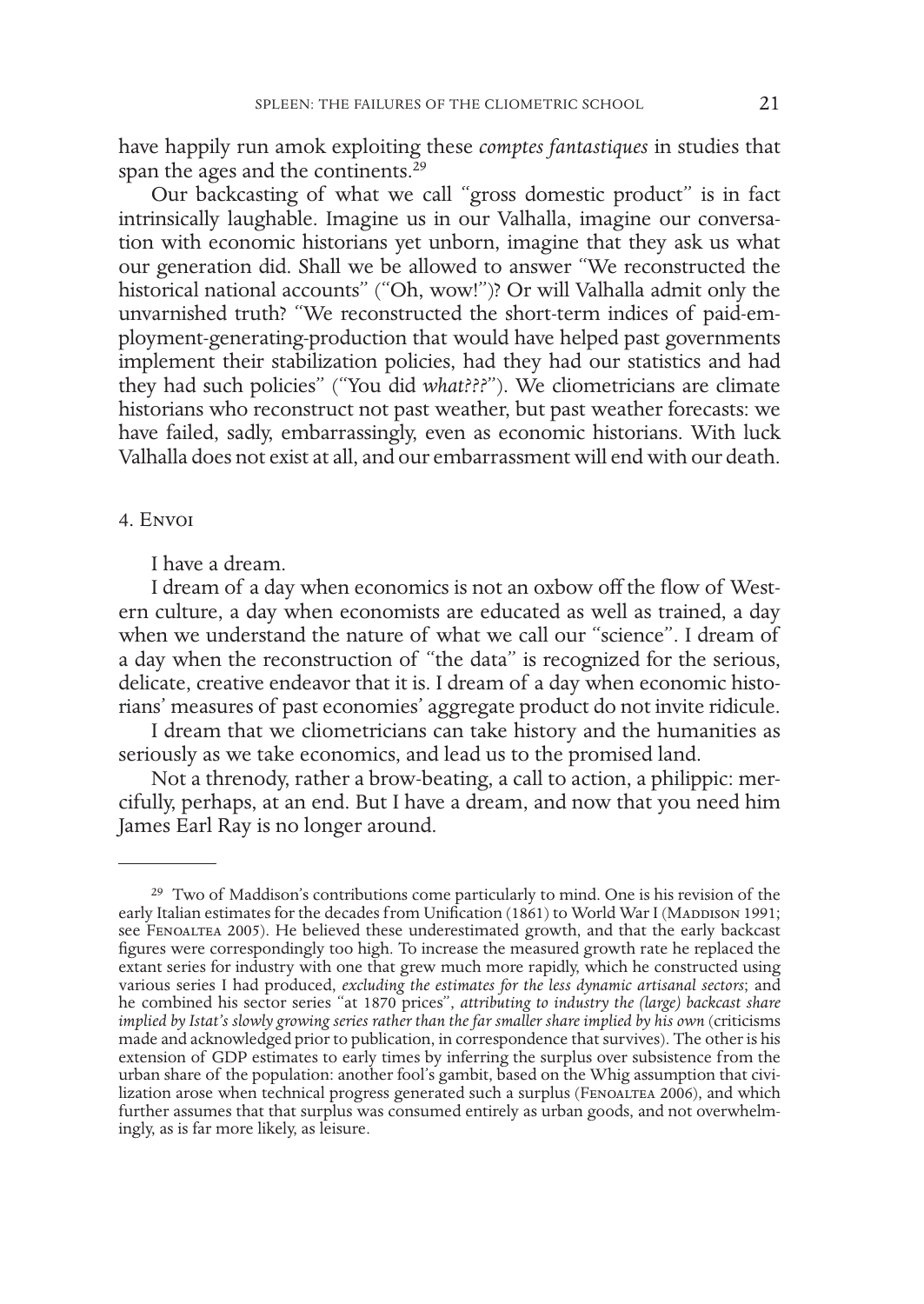#### **REFERENCES**

- Arrow K.J. 1974, "The Measurement of Real Value Added", in P.A. David and M.W. Reder (eds.), *Nations and Households in Economic Growth: Essays in Honor of Moses Abramowitz*, New York: Academic Press: 3-20.
- Baran P.A. 1957, *The Political Economy of Growth*, New York: Monthly Review Press.
- Easterlin R.A. 1974, "Does Economic Growth Improve the Human Lot? Some Empirical Evidence", in P.A. David and M.W. Reder (eds.), *Nations and Households in Economic Growth: Essays in Honor of Moses Abramowitz*, New York: Academic Press: 89-125.
- 2004, *The Reluctant Economist. Perspectives on Economics, Economic History, and Demography*, Cambridge: Cambridge University Press.
- Einaudi L. 1936a, "Lo strumento economico nella interpretazione della storia", *Rivista di storia economica*, 1: 149-158.
- 1936b, "Teoria della moneta immaginaria nel tempo da Carlomagno alla rivoluzione francese", *Rivista di storia economica*, 1: 1-35.
- Fenoaltea S. 1976, "Real Value Added and the Measurement of Industrial Production", *Annals of Economic and Social Measurement*, 5: 111-137.
- 1981, "The Slavery Debate: A Note from the Sidelines", *Explorations in Economic History*, 18: 304-308.
- 1982, "The Growth of the Utilities Industries in Italy, 1861-1913", *Journal of Economic History*, 42: 601-627.
- 1986, "Public Works Construction in Italy, 1861-1913", *Rivista di storia economica*, 3, *International Issue*: 1-33.
- 1988a, "The Extractive Industries in Italy, 1861-1913: General Methods and Specific Estimates", *Journal of European Economic History*, 17: 117-125.
- 1988b, "The Growth of Italy's Silk Industry, 1861-1913: A Statistical Reconstruction", *Rivista di storia economica*, 5: 275-318.
- 2005, "The Growth of the Italian Economy, 1861-1913: Preliminary Second-Generation Estimates", *European Review of Economic History*, 9: 273-312.
- 2006, "Economic Decline in Historical Perspective: Some Theoretical Considerations", *Rivista di storia economica*, 22: 3-39.
- 2011, *The Reinterpretation of Italian Economic History: From Unification to the Great War*, New York: Cambridge University Press.
- 2012, "The Growth of the Italian Economy, 1861-1913: The Expenditure Side Re- (and De-)constructed", *Rivista di storia economica*, 28: 285-318.
- 2015, "Industrial Employment in Italy, 1911: The Burden of the Census Data", *Rivista di storia economica*, 31: 225-246.
- 2016, "Fenoaltea on Industrial Employment in 1911: A Rejoinder", *Rivista di storia economica*, 32: 113-117.
- 2017a, "The Growth of the Italian Economy, 1861-1913: Revised Second-generation Production-side Estimates", *Munich Personal RePEc Archive* 87962.
- 2017b, "The Fruits of Disaggregation: The Engineering Industry, Tariff Protection, and the Industrial Investment Cycle in Italy, 1861-1913", *Banca d'Italia – Economic History Working Paper* 41.